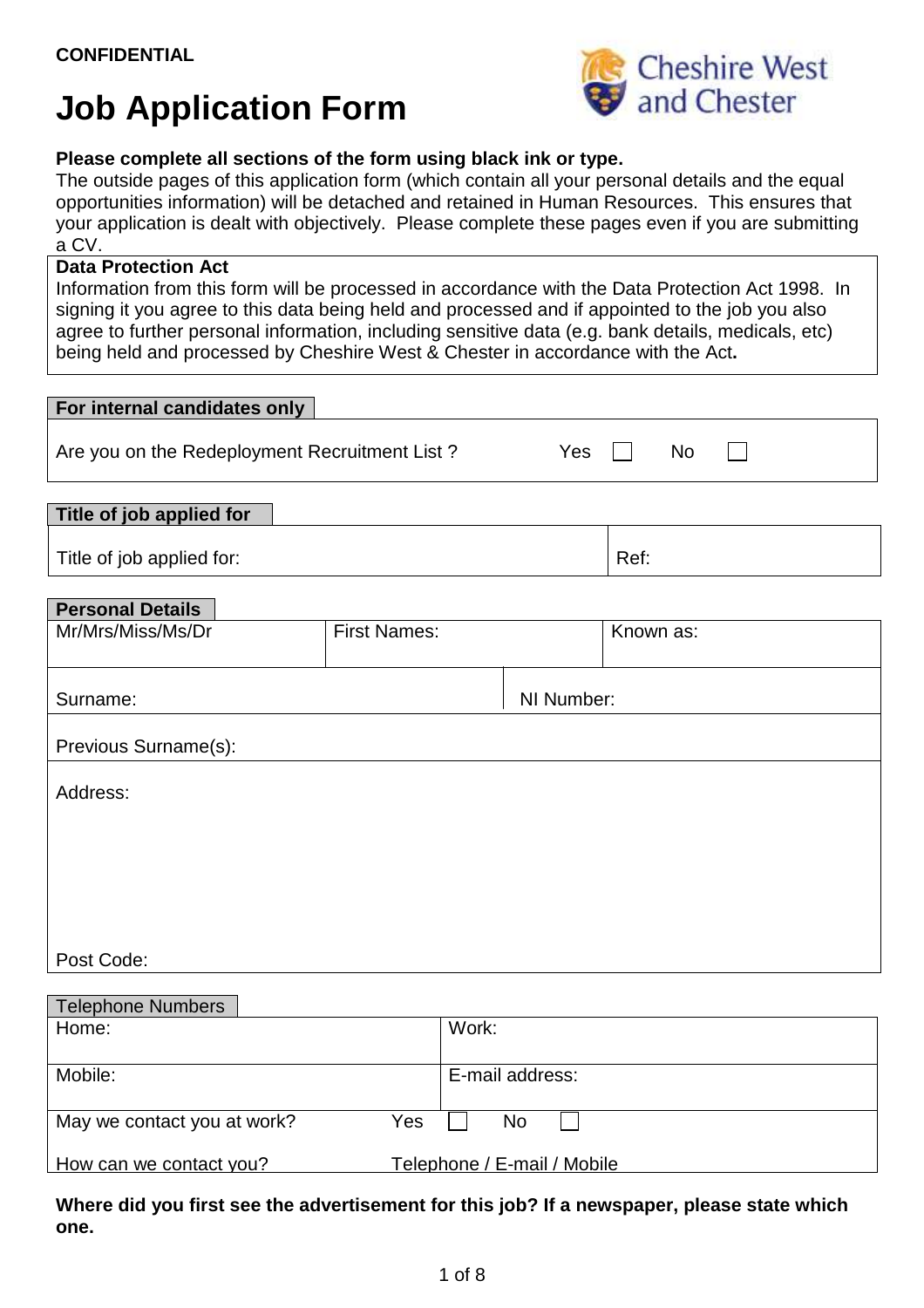#### **References**

Please provide two referees. One of these must be your present or most recent employer, or, for students, your personal tutor or head teacher. The second should, preferably, be a previous employer or someone who can comment on your suitability for this job. Note –Council Recruitment Policy requires references to be provided by current line managers for internal candidates. Please nominate who that is under present/most recent employer.

#### **Please let your referees know that you have quoted them as a referee, to expect a request for a reference and clarify how best to contact them e.g. letter, e-mail, should you be shortlisted.**

| Present/most recent employer*                                                                                                                                                                                                                                                                       | Previous employer/other                                                                                 |  |  |
|-----------------------------------------------------------------------------------------------------------------------------------------------------------------------------------------------------------------------------------------------------------------------------------------------------|---------------------------------------------------------------------------------------------------------|--|--|
| Organisation: <u>_____________________________</u><br>Organisation:                                                                                                                                                                                                                                 |                                                                                                         |  |  |
| Name:                                                                                                                                                                                                                                                                                               | Name:<br><u> 1980 - Andrea Amerikaanse konstantinoplering († 1901)</u>                                  |  |  |
| Role in Organisation:<br><u> 1989 - Johann Barnett, fransk politiker (</u>                                                                                                                                                                                                                          | Occupation:                                                                                             |  |  |
| Address:                                                                                                                                                                                                                                                                                            | Address:                                                                                                |  |  |
|                                                                                                                                                                                                                                                                                                     |                                                                                                         |  |  |
|                                                                                                                                                                                                                                                                                                     |                                                                                                         |  |  |
| Postcode:                                                                                                                                                                                                                                                                                           | Postcode:                                                                                               |  |  |
| Phone No:                                                                                                                                                                                                                                                                                           | Phone No:                                                                                               |  |  |
|                                                                                                                                                                                                                                                                                                     |                                                                                                         |  |  |
| E-mail:                                                                                                                                                                                                                                                                                             | E-mail:<br><u> 1989 - Johann Barbara, martxa alemaniar arg</u>                                          |  |  |
| Preferred method of communication:<br>Letter $\vert \ \vert$<br>E-mail                                                                                                                                                                                                                              | Letter $\Box$<br>E-mail                                                                                 |  |  |
| In what capacity does the referee know you?                                                                                                                                                                                                                                                         | In what capacity does the referee know you?                                                             |  |  |
| Employer/former employer                                                                                                                                                                                                                                                                            | Employer/former employer                                                                                |  |  |
| Colleague/former colleague or manager<br>$\bullet$<br>but the reference is given on a personal<br>basis                                                                                                                                                                                             | Colleague/former colleague or manager<br>$\bullet$<br>but the reference is given on a personal<br>basis |  |  |
| Personal                                                                                                                                                                                                                                                                                            | ┌─┐<br>Personal                                                                                         |  |  |
| If the referee knows you by a different name please state:                                                                                                                                                                                                                                          |                                                                                                         |  |  |
| * If you have not had previous employment, please provide details of another referee.                                                                                                                                                                                                               |                                                                                                         |  |  |
| A reference will normally be taken up from your present/previous employer. Please tick the box if<br>you do not want us to contact your referees without your prior agreement. However, if this job is<br>working within Children's Social Care all references will be taken up prior to interview. |                                                                                                         |  |  |

Please do not contact my present/most recent employer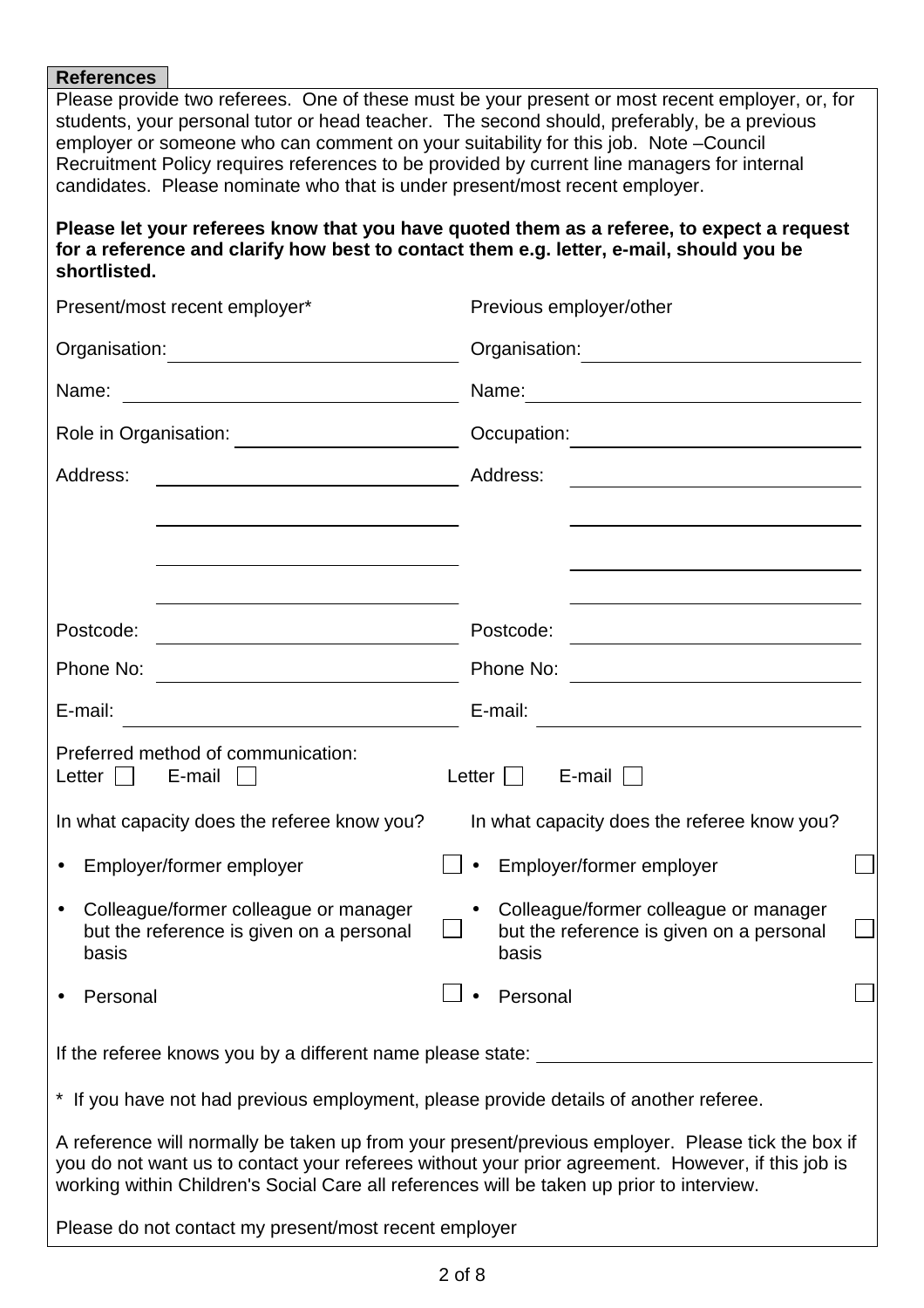## **CONFIDENTIAL**

## **Job Application Form**



**CVs will only be accepted in place of pages 3, 4, 5 and 6 if the information requested in these sections is covered. Please write the reference number at the top of your CV. You should not include the equal opportunities information on your CV.** 

| Title of job applied for:              |                          | Ref: |
|----------------------------------------|--------------------------|------|
| Name:                                  |                          |      |
| <b>Current/Most Recent Appointment</b> |                          |      |
| Title of current Job:                  | <b>Start Date:</b>       |      |
| <b>Current Employer:</b>               | Salary Range:            |      |
| <b>Employer Address:</b>               | <b>Current Salary: £</b> |      |
| Permanent or temporary contract:       | Notice Required:         |      |

#### **Main Responsibilities**

#### **Job related training**

Brief details and dates of any training courses attended, excluding further education.

### **Current memberships of institutions/professional bodies**

Please state level of membership, i.e. Graduate, Fellow, and membership number.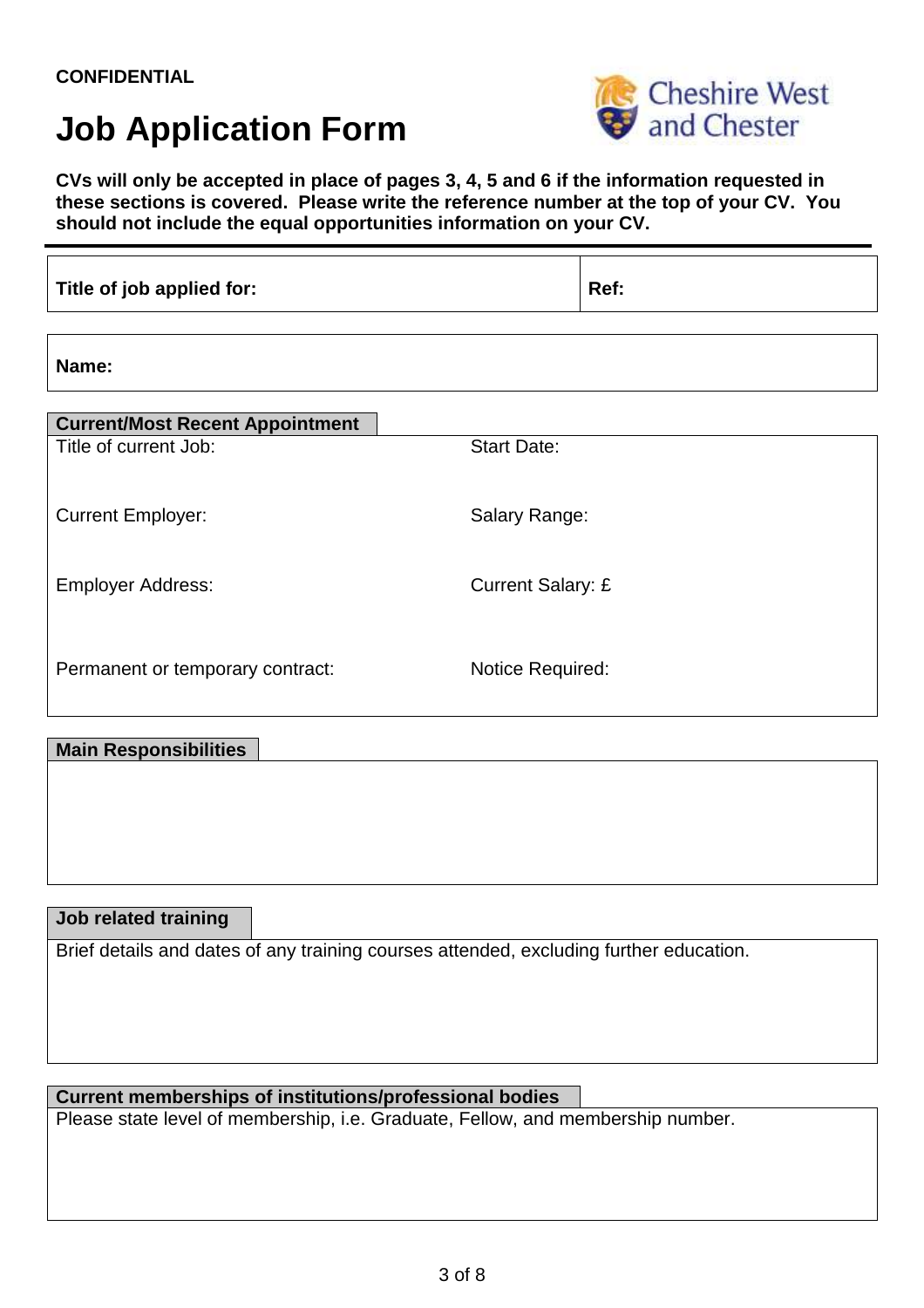| <b>Employment History</b><br>(Most recent first)    |       |                               |
|-----------------------------------------------------|-------|-------------------------------|
|                                                     |       |                               |
| Name of Employer, type of<br>Business and job title | Dates | Duties and reason for leaving |
|                                                     |       |                               |
|                                                     |       |                               |
|                                                     |       |                               |
|                                                     |       |                               |

### **Relationship to Councillors or employees**

If you have any personal relationship to any employee of Cheshire West & Chester, or to a Cheshire Councillor, please give their name and relationship. This does not stop a Councillor or employee giving a reference. (Any approach to Councillors or other employees to influence a selection decision will disqualify you).

| If Councillor: Name |                   | Relationship |
|---------------------|-------------------|--------------|
| If Employee: Name   |                   |              |
|                     | Relationship      |              |
|                     | Work location     |              |
|                     | Their present job |              |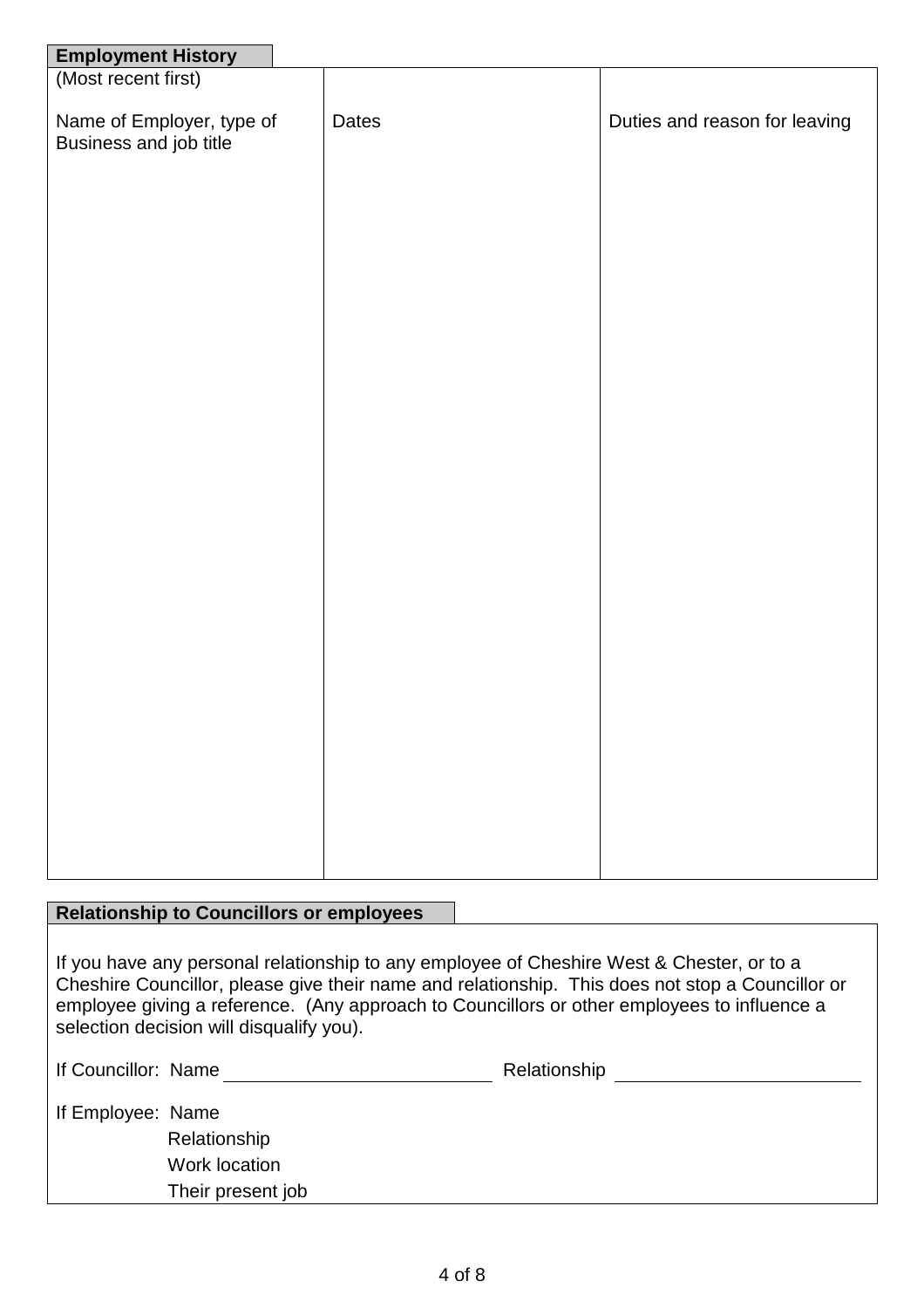| <b>Education and training</b>                                                                                             |                             |                                                        |                |  |  |
|---------------------------------------------------------------------------------------------------------------------------|-----------------------------|--------------------------------------------------------|----------------|--|--|
| Please give details of schools and colleges attended from age eleven, including part-time<br>education and other courses. |                             |                                                        |                |  |  |
| Secondary education<br>(name and town of school)                                                                          | <b>Dates</b><br>from $/$ to | Qualifications gained or for<br>which you are studying | Grade attained |  |  |
|                                                                                                                           |                             |                                                        |                |  |  |
| Education and training after<br>school (name and town of<br>college/university)                                           |                             |                                                        |                |  |  |
|                                                                                                                           |                             |                                                        |                |  |  |

## **Other Information**

| Additional skills e.g. languages sign language, keyboard skills.                                       |  |  |  |  |
|--------------------------------------------------------------------------------------------------------|--|--|--|--|
| Yes<br>Do you have a valid driving licence?<br>No.<br>If yes, please state type of licence             |  |  |  |  |
| Does your licence have any endorsements or penalty points?<br>Yes<br>No<br>If yes, please give details |  |  |  |  |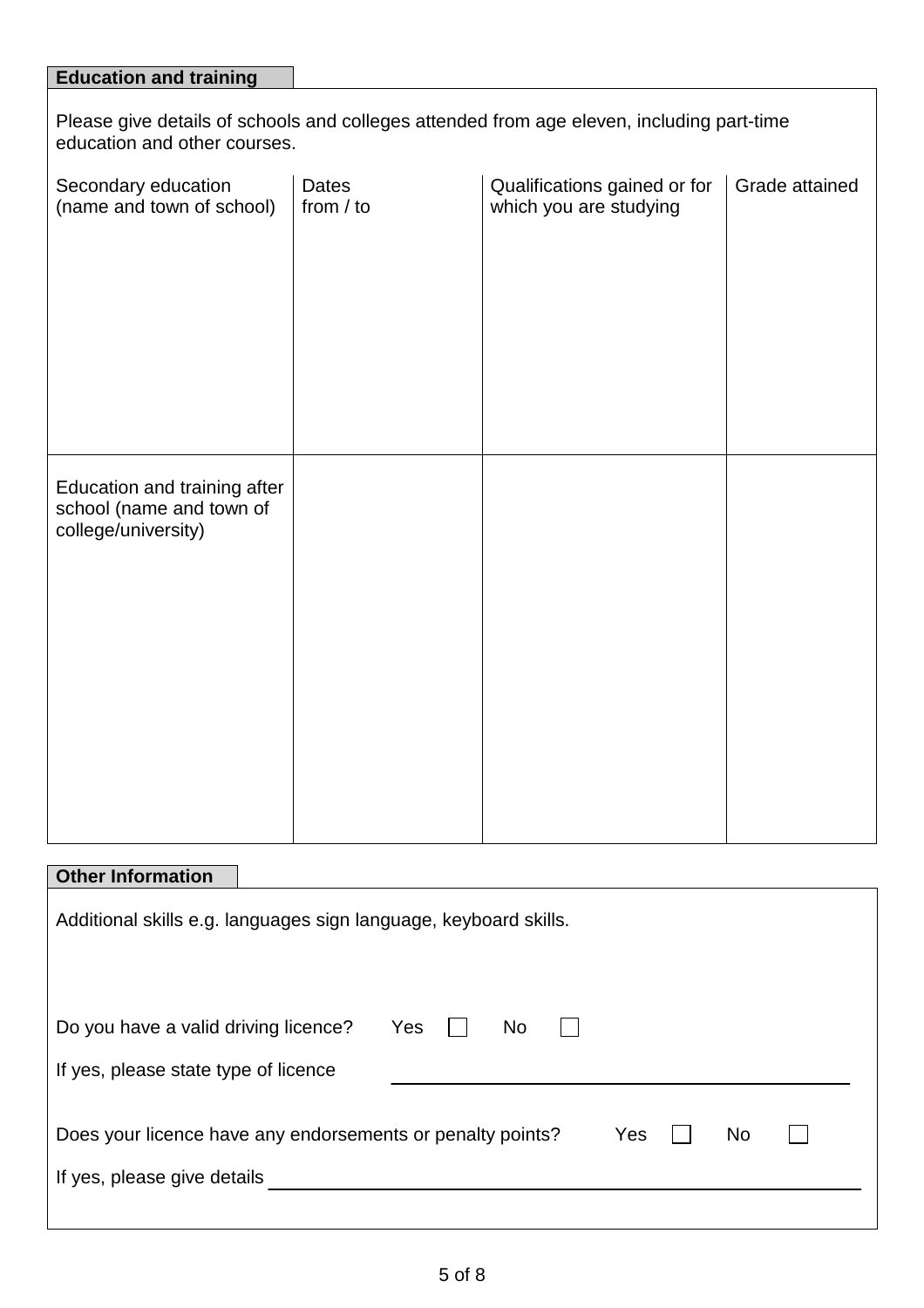Please use this section to explain why you are applying for the job. Concentrate on how your experience, training and personal qualities match the requirements of the job description and person specification.

If you require more space please attach a separate sheet.

**Activities and interests away from work which may be relevant to the job applied for.**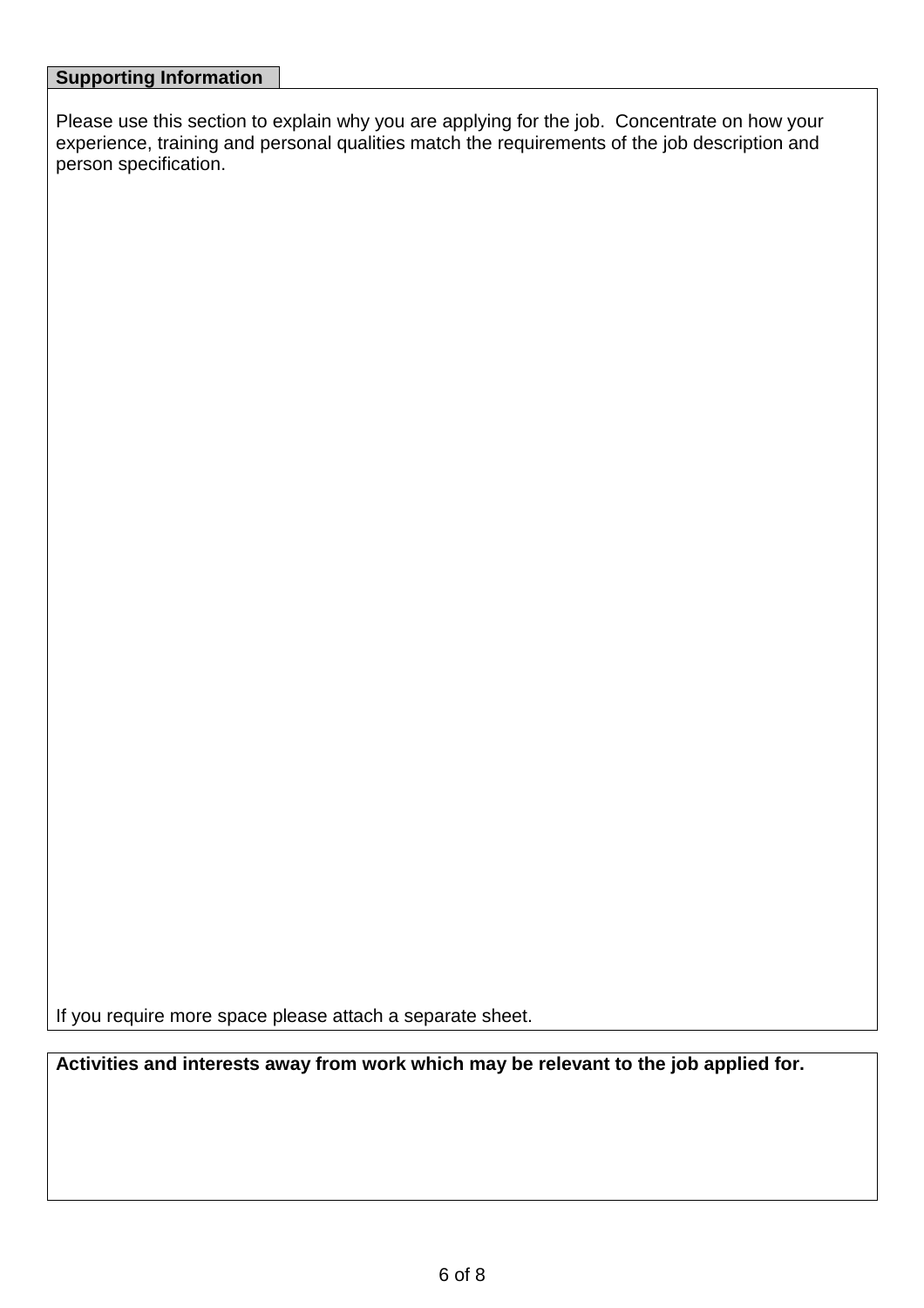## **DIVERSITY**

We are committed to equality of opportunity for everyone. To assess whether our Diversity policy is effective we need to monitor it and to do this we need the information requested below. We can then compare the success rates of different groups at both the shortlisting and appointment stages to ensure that unfair discrimination is not taking place This will also enable us to comply with our obligations under current legislation.

| The information below will be used only for monitoring purposes and not in the selection<br>process. Please tick correct boxes: |                                                                                                                                                                                           |  |  |  |  |
|---------------------------------------------------------------------------------------------------------------------------------|-------------------------------------------------------------------------------------------------------------------------------------------------------------------------------------------|--|--|--|--|
|                                                                                                                                 | Male    <br>Female<br>Do you describe yourself as?                                                                                                                                        |  |  |  |  |
|                                                                                                                                 | Is your gender identity the same as the gender assigned to you at birth? Yes $\Box$<br>No l                                                                                               |  |  |  |  |
| Birth?                                                                                                                          | Do you currently live and work in the gender role opposite to that assigned to you at<br><b>Yes</b><br><b>No</b>                                                                          |  |  |  |  |
| <b>Marital Status:</b>                                                                                                          | Married<br>Civil Partnership<br>Single<br>$\perp$                                                                                                                                         |  |  |  |  |
| Date of Birth:                                                                                                                  | Age:                                                                                                                                                                                      |  |  |  |  |
| Please indicate your ethnic origin<br><b>White:</b><br><b>White British</b><br>White Irish<br>Any other White                   | Mixed:<br><b>Asian</b><br>Mixed White/Black Caribbean<br>Indian<br>Mixed White/Black African<br>Pakistani<br>Mixed White/Asian<br>Bangladeshi<br><b>Other Asian</b><br><b>Other Mixed</b> |  |  |  |  |
| <b>Black or Black British:</b><br><b>Black Caribbean</b><br><b>Black African</b><br><b>Other Black</b>                          | Other:<br>Chinese<br>Gypsy/Traveller<br>Other                                                                                                                                             |  |  |  |  |
| <b>Nationality (Please State)</b>                                                                                               |                                                                                                                                                                                           |  |  |  |  |
|                                                                                                                                 | How would you define your sexual orientation?                                                                                                                                             |  |  |  |  |
| <b>Bisexual</b><br>Gay                                                                                                          | Heterosexual<br>Lesbian<br>Prefer not to say<br>$\mathbf{1}$                                                                                                                              |  |  |  |  |
| What is your religious belief?                                                                                                  |                                                                                                                                                                                           |  |  |  |  |

**Disability:** The Disability Discrimination Act of 1995 made it unlawful for employers to discriminate against their employees who are disabled and places a duty on the employer to make reasonable adjustments to enable the employee to undertake the work. The definition in the Act is "People with disabilities are individuals who have, or have had, a physical or mental impairment which has a substantial and long term effect on his or her ability to carry out normal day to day activities". If you do consider yourself to be disabled under the definition in the Act, please indicate this, even if you do not currently need any adjustments to undertake your job. Do you consider yourself to have a disability? Yes  $\Box$  No